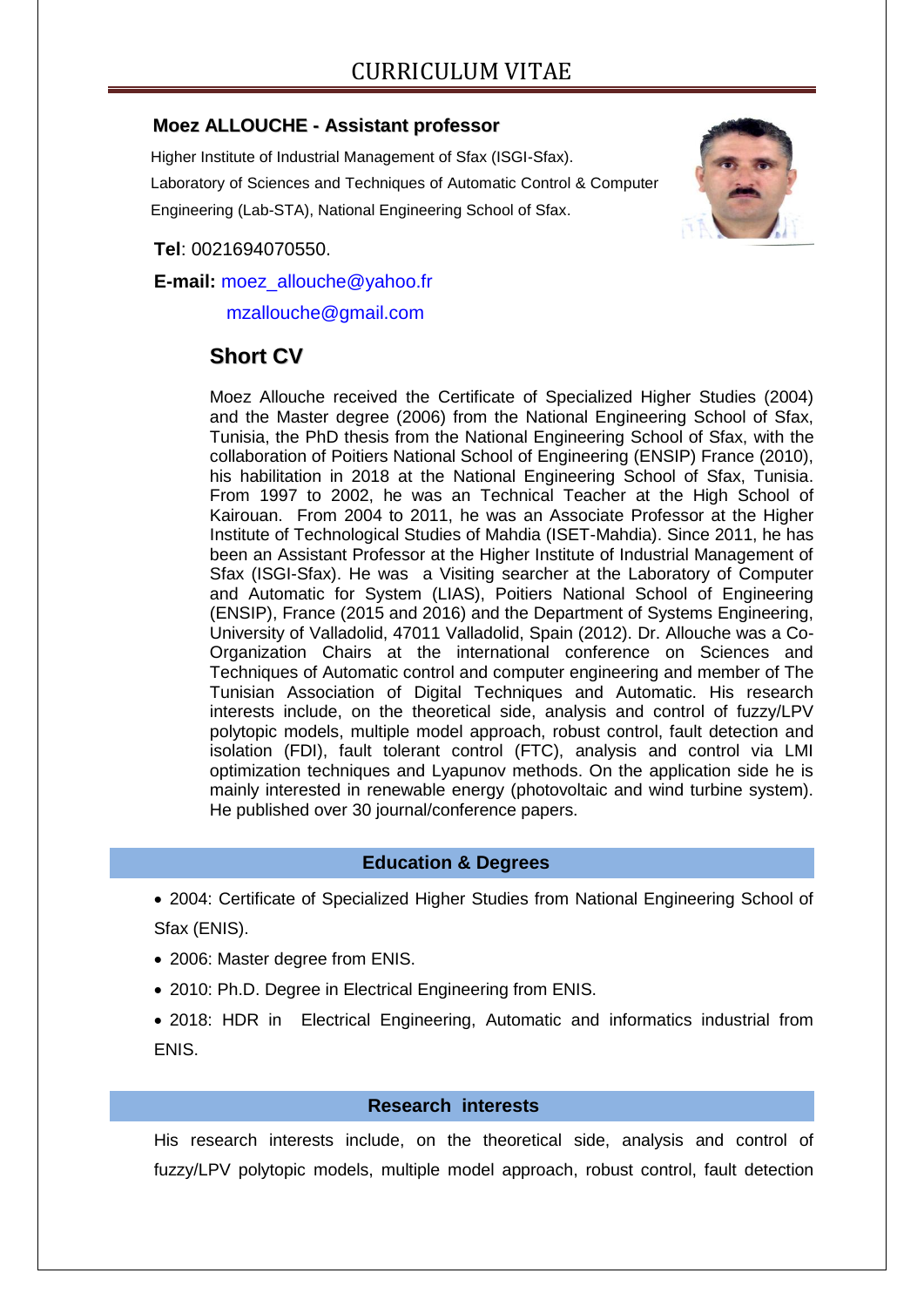and isolation (FDI), fault tolerant control (FTC), analysis and control via LMI optimization techniques and Lyapunov methods. On the application side he is mainly interested in renewable energy (photovoltaic and wind turbine system).

#### **Academic Positions**

- 1997-2002: Technical Teacher at the High School of Kairouan.
- 2004-2011: Associate Professor at the Higher Institute of Technological Studies of Mahdia (ISET-Mahdia)
- 2011-2016: Assistant Professor at the Higher Institute of Industrial Systems of Gabes (ISSI-Gabes).
- From 2016: Assistant Professor at the Higher Institute of Industrial Management of Sfax (ISGI-Sfax).

## **Academic Organisations**

- Co-Organization Chairs of the international conference on Sciences and Techniques of Automatic control and computer engineering.
- Member of The Tunisian Association of Digital Techniques and Automatic.

#### **Teaching Experience**

- M.Sc. degree: developing and teaching course on Multimodel and Multicommand Approaches, Search Master in Automatic and Robotic System. Higher Institute of Industrial Systems of Gabes (ISSI-Gabes).
- M.Sc. degree: developing and teaching course on Fault Tolerant Control, Search Master in Automatic and Robotic System. Higher Institute of Industrial Systems of Gabes (ISSI-Gabes).
- M.Sc. degree: developing and teaching course on renewable energy 1 (Solar and wind energy). Master Professional in Electrical Systems Control. Higher Institute of Industrial Systems of Gabes (ISSI-Gabes).
- License Course in Industrial Maintenance level 3: developing and teaching course on Machine Control. Higher Institute of Industrial Management of Sfax.

#### **Journal Publications**

[1] **Allouche, M.,** Chaabane, M., Souissi, M. and Mehdi, D. Takagi-Sugeno Fuzzy Control of Induction Motor. International Journal of Electrical and Computer Engineering (IJECE), 5(3):167-173, 2010.

[2] **Allouche, M**., Chaabane, M., Souissi, M. and Mehdi, D. Fuzzy tracking control for indirect field-oriented induction machine using integral action performance. The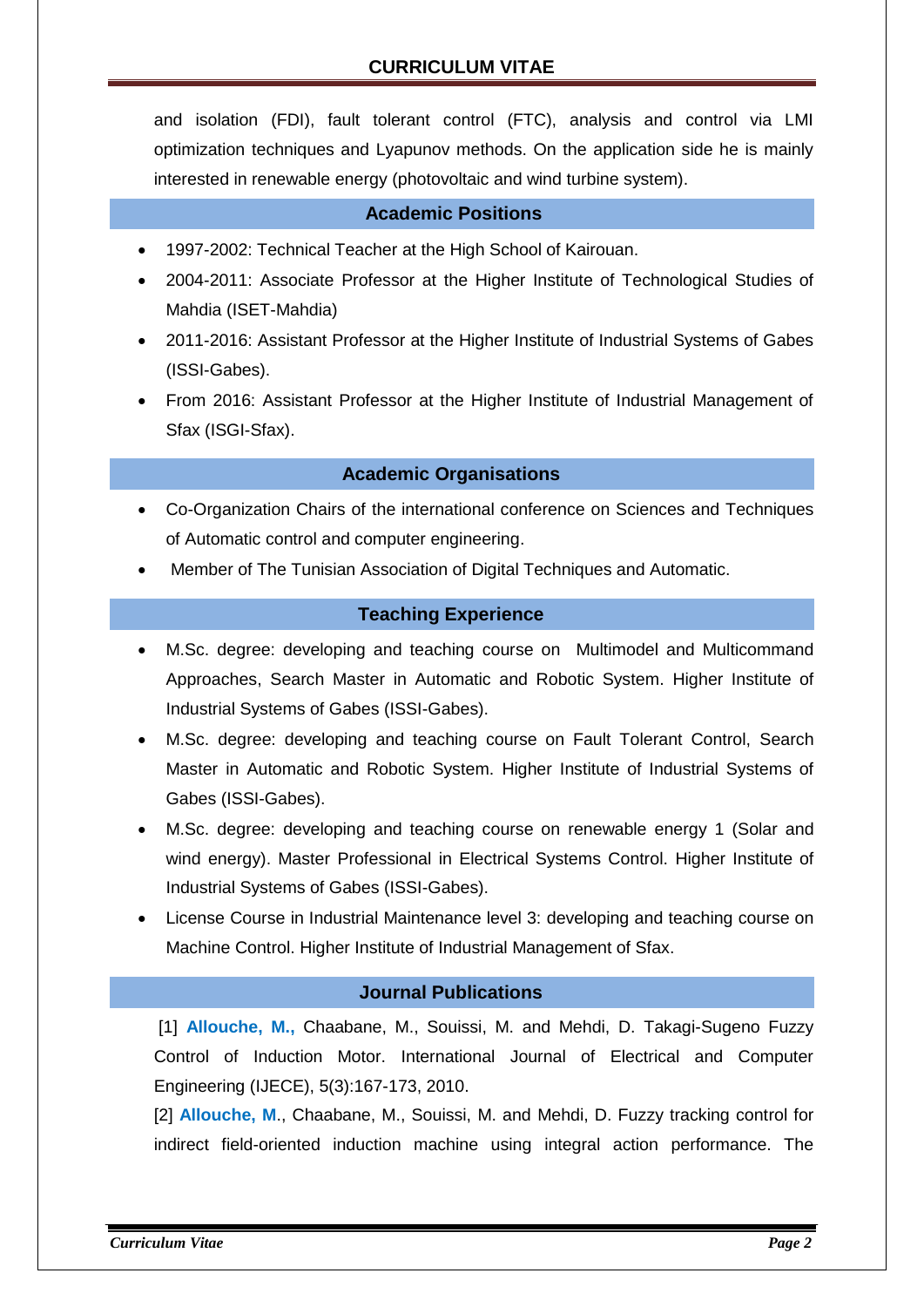Institution of Electronics and Telecommunication Engineers (IETE) Journal of research, 57(3):443-450, 2011.

[3] **Allouche, M**., Chaabane, M., Souissi, M., Mehdi, D. and Tadeo, F. Takagi-Sugeno Fuzzy Observer Design for Induction Motors with Immeasurable Decision Variables: State Estimation and Sensor Fault Detection. International Journal of computer applications (IJCA), 23(4):44-51, 2011.

[4] **M. Allouche**, M. Chaabane, M. Souissi, D. Mehdi, F. Tadeo, State Feedback Tracking Control for Indirect Field-oriented Induction Motor Using Fuzzy Approach. International Journal of Automation and Computing . 10(2), April 2013, 99-110.

[5] **Allouche, M**., Chaabane, M., Souissi, M., Mehdi, D. and Tadeo, F. Fuzzy Sensor Fault-Tolerant Control of an Induction Motor. Journal of Intelligent & Fuzzy Systems, 29 (2015) 713–723.

[6] **M. Allouche**, K. Dahech, M. Chaabane. Multiobjective Maximum Power Tracking Control of Photovoltaic Systems: T-S Fuzzy Model-Based Approach. June 2017, Soft Computing Journal. April 2018, Volume 22, Issue 7, pp 2121–2132.

[7] **M. Allouche**, K. Dahech, M. Chaabane, M. Driss. Fuzzy Observer-based Control for Maximum Power Point Tracking of a Photovoltaic System. International Journal of Systems Science, 2018, Vol.49, N0.5, 1061-1073.

[8] **M. Allouche**, K. Dahech, M. Chaabane, M. Driss. T-S Fuzzy Control for MPPT of Photovoltaic Pumping System. Journal of Intelligent & Fuzzy Systems, vol. 34, no. 4, pp. 2521-2533, 2018

[9] Habib Ben Zina, **Moez Allouche,** Mansour Souissi, Mohamed Chaabane and Larbi Chrifi-Aloui. Robust Sensor Fault Tolerant Control of Induction Motor Drive. International Journal of Fuzzy Systems (IJFS). (2017) 19:155-166.

[10] Habib Ben Zina, **Moez Allouche**, Mansour Souissi, Mohamed Chaabane, Larbi Chrifi-Aloui and Maha Bouattour. Descriptor Observer Based Fault Tolerant Tracking Control for Induction Motor Drive. Automatika-Journal for control, Measurement, Electronics, Computing and Communications, 57(3), 703–713 (2016).

[11] K. Dahech, **M. Allouche**, T. Dammak, and Fennando Tadeo. Backstepping sliding mode control for maximum power pointtracking of a photovoltaic system. Electric Power Systems Research 143 (2017) 182–188.

[12] **Allouche, M**., Chaabane, M., Souissi, M., Mehdi, D. and Tadeo, F. Takagi-Sugeno Fuzzy State Feedback Tracking Control for Indirect Field-oriented Induction Motor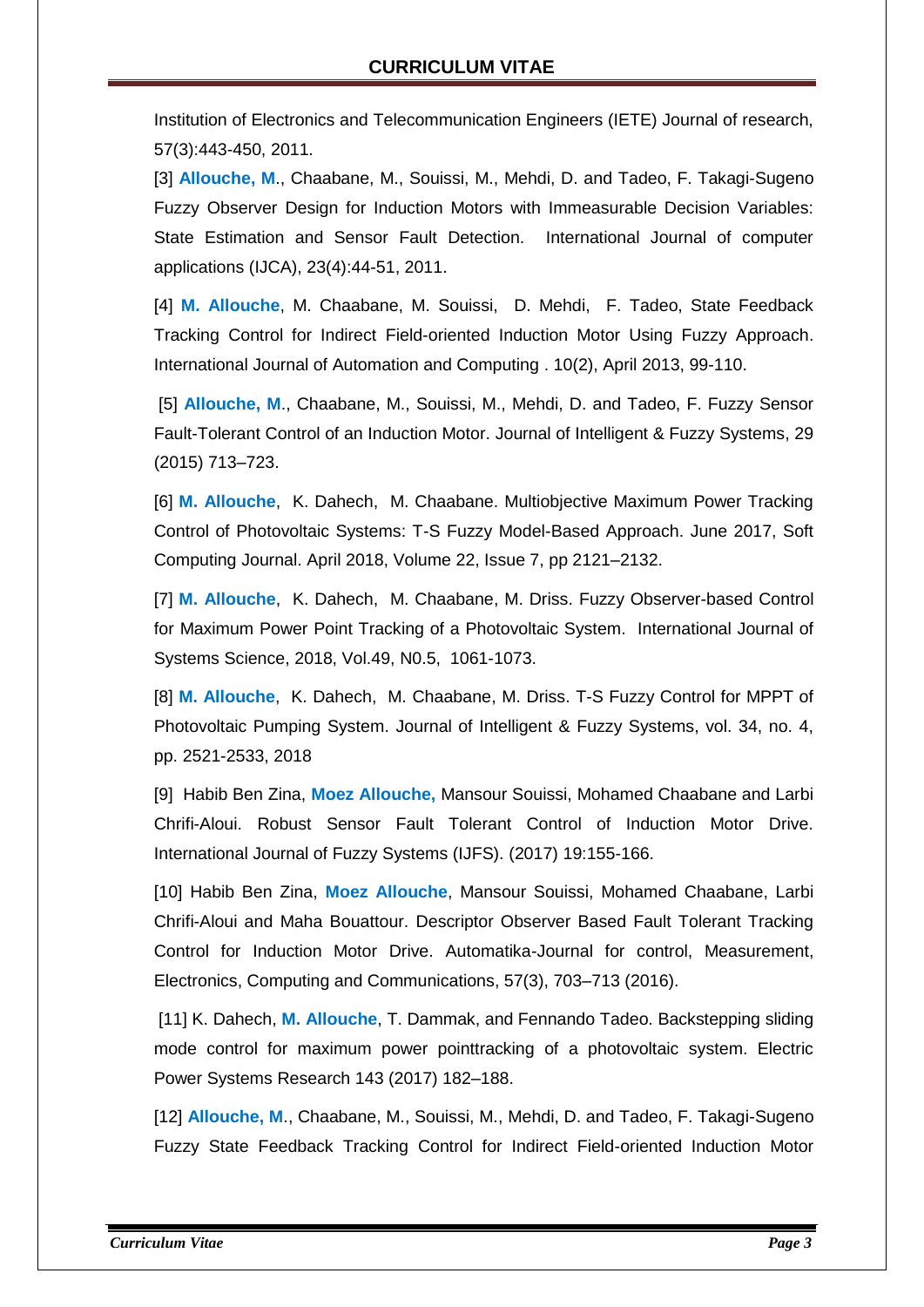Using Fuzzy Approach. International Journal of Automation and Computing (IJAC), 10(2):99-110, 2013.

[13] Habib Ben Zina, **Moez Allouche**, Mansour Souissi, Mohamed Chaabane, Larbi Chrifi-Aloui and Maha Bouattour. A Takagi-Sugeno fuzzy control of induction motor drive: experimental results. International journal of Automation and Control, Vol. 12, No. 1, pp:44-61, 2018.

[14] Habib Ben Zina, **Moez Allouche**, Mansour Souissi, Mohamed Chaabane and Larbi Chrifi-Aloui. Fault Tolerant Control for Induction Motor Drive Using Descriptor Approach. Wseas Transactions on Systems and Control. V 10, 624-631, 2015.

[15] Habib Ben Zina, **Moez Allouche**, Mansour Souissi, Mohamed Chaabane, Larbi Chrifi-Aloui and Maha Bouattour. Robust fuzzy fault tolerant control for induction motor subject to sensor fault. International journal of Automation and Control, Vol. 12, No. 2, pp:271-290, 2018.

#### **Conferences Publication**

[1] **Allouche, M**., Chaabane, M., Souissi, M. and Mehdi, D. Fuzzy tracking control for induction motor via T-S fuzzy model. 9th international conference on Sciences and Techniques of Automatic control & computer engineering STA'2008, Sousse, Tunisia. December 20-23, 2008.

[2] **Allouche, M**., Chaabane, M., Souissi, M. and Tadeo, F. Unknown input observers design of induction motor using Takagi-Sugeno fuzzy approach. 11th international conference on Sciences and Techniques of Automatic control & computer engineering STA'2010, Monastir, Tunisia. December 19-21, 2010.

[3] **Allouche, M**., Chaabane, M., Souissi, M. and Mehdi, D. Robust D-stability analysis of an induction motor. 16th Mediterranean Conference on Control and Automation, Med08. Congress Centre, Ajaccio, France. June 25-27, 2008.

[4] **Allouche, M**., Chaabane, M., Souissi, M., Mehdi, D. And Hajjaji, A. Takagi-Sugeno Fuzzy Sensor Faults Estimation of an induction motor. 18th Mediterranean Conference on Control & Automation, Med10. Congress Palace Hotel, Marrakech, Morocco June 23-25, 2010.

[5] **Allouche, M**., Chaabane, M., Souissi, M. and Mehdi, D. Tracking control for uncertain induction motor with external disturbances. 6th International Conference on Electrical Systems And Automatic Control JTEA2010, Hammamet, Tunisia. March 26- 28, 2010.

[6] **Allouche, M**., Chaabane, M., Souissi, M. and Mehdi, D. Takagi-Sugeno Fuzzy Control of DC-DC Boost Converter in PV Systems. Proceedings of the 2nd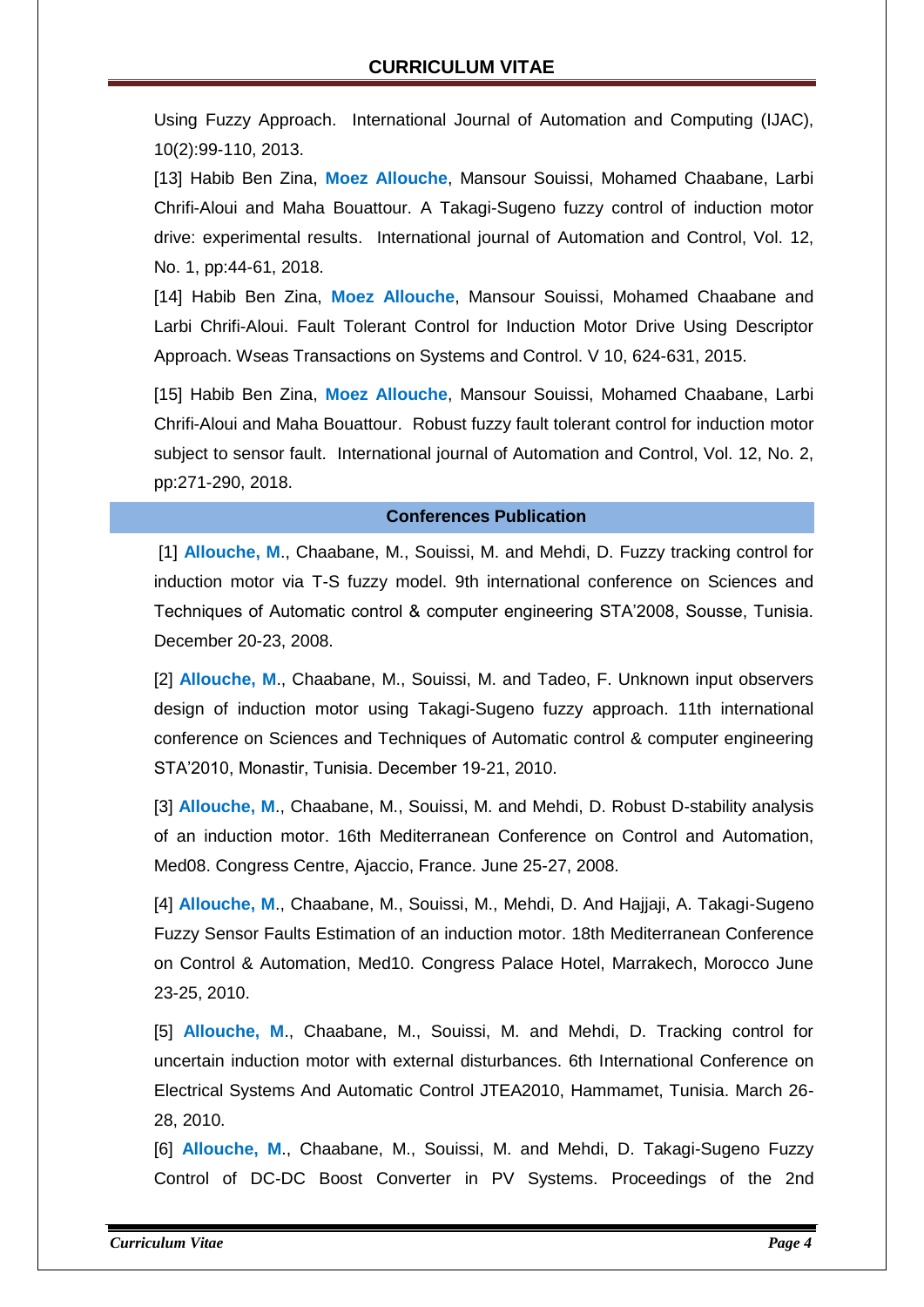International Conference on Systems and Control ICSC12, Marrakech, Morocco, June 20-22, 2012.

[7] H. Zayani , **M. Allouche** , M. Kharrat, M. Chaabane. T-S Fuzzy Maximum Power Point Tracking Control of Photovoltaic conversion System. 16eme International Conference on Sciences and Techniques of Automatic Control & Computer Engineering STA'2015, Monastir, Tunisia. December 21-23, 2015.

[8] Habib Ben Zina, **Moez Allouche**, Mansour Souissi, Mohammed Chaabane. Fuzzy Tracking Control for Field-Oriented Induction motor. Proceedings of the 3rd International Conference on Systems and Control ICSC13, Algeria, October 29-31, 2013.

[9] Habib Ben Zina, **Moez Allouche**, Mansour Souissi, Mohammed Chaabane. Takagi-Sugeno Fuzzy Observer Based Fault Tolerant Tracking Control For Induction Motor Drive. Proceedings of the 4th International Conference on Systems and Control ICSC15, Sousse, Tunisia, April 28-30, 2015.

[10] Habib Ben Zina, **Moez Allouche**, Mansour Souissi, Mohammed Chaabane. Tracking Control For Induction Motor Using Takagi-Sugeno Approach. 14th International Conference on Sciences and Techniques of Automatic Control & Computer Engineering - STA'2013, Sousse, Tunisia, December 20-22, 2013.

| Journal (number of publications)                                                                                        | <b>Impact Factor</b> |
|-------------------------------------------------------------------------------------------------------------------------|----------------------|
| International Journal of Electrical and Computer Engineering                                                            | 0.56                 |
| The Institution of Electronics and Telecommunication Engineers<br>(IETE) Journal of research (IETE) Journal of research | 0.49                 |
| International Journal of computer applications (IJCA)                                                                   | 0.36                 |
| Journal of Intelligent & Fuzzy Systems                                                                                  | 1.426                |
| International Journal of Automation and Computing                                                                       | 1.7                  |
| Soft Computing Journal                                                                                                  | 2.36                 |
| International Journal of Systems Science                                                                                | 2.185                |
| International Journal of Fuzzy Systems                                                                                  | 2.396                |
| Automatika-Journal for control, Measurement,<br>Electronics,                                                            | 0.311                |
| Computing and Communications                                                                                            |                      |
| Electric Power Systems Research-Journal                                                                                 | 2.76                 |

## **Selection of internationals journal with their impact factor**